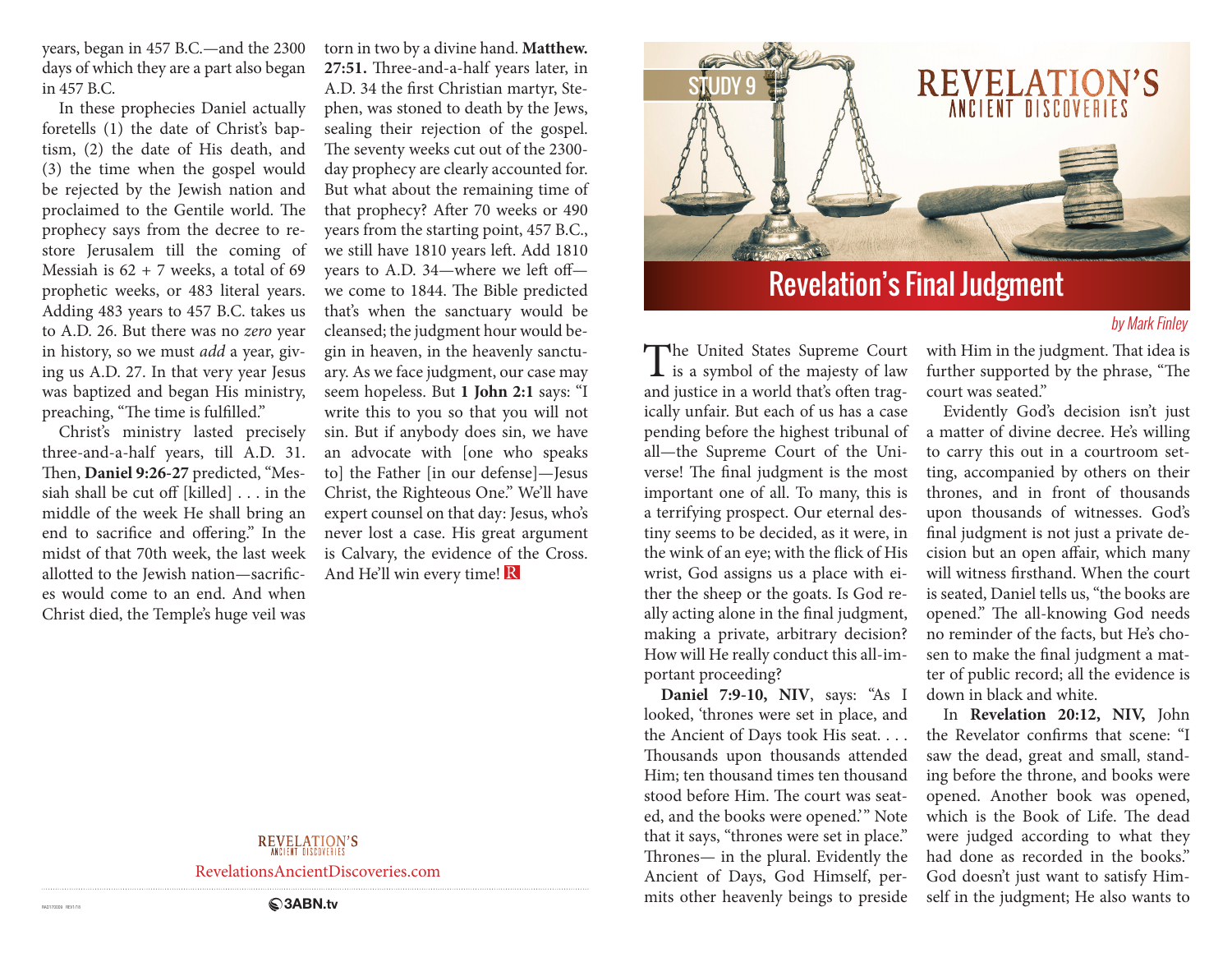satisfy all those who witness the proceedings. Evidence is presented on which to render a verdict.

Those nine justices on our own Supreme Court have law clerks do a great deal of research on each case. They want as many facts as possible before making their decisions. The same is true here: There seems to be a thorough work of investigation that goes on. The court is seated; books are opened. Before the saved and lost are finally judged, God graciously goes over the evidence in an open and thorough investigation.

WHERE does the judgment takes place? Obviously, in **Daniel 7:9-10**, the prophet was directed to

heaven, to the throne room of the universe. There Daniel saw the The Bible tells us. supreme court of the

universe set up in heaven's sanctuary. The books were opened there. God's final judicial investigation takes place in heaven.

What about WHEN? When does it begin? The surrounding verses of **Daniel 7:8 and 11—**tell of the Little Horn power speaking great, pompous words *on earth* while this heavenly court begins proceedings. And you may recall that **Revelation 14:7** tells us: "Fear God and give glory to Him, for the hour of His judgment has come." Note the text doesn't say "will come"—at some future time—but "has come." The same text clearly states that *before* Christ returns, a message will go to all the world announcing the judgment hour. So we must look for a type of judgment that occurs *before* the Second Coming of Christ.

When does the judgment begin?

The prophet Daniel gives us the time frame in **Daniel 8:14**, the Bible's longest prophecy: "For two thousand three hundred days; then the sanctuary shall be cleansed." What does that mean, "the sanctuary shall be cleansed"? The Old Testament sacrificial system had God's people sacrifice an innocent animal representing Christ that would bear the guilt of the repentant sinner. A few drops of the animal's blood were sprinkled in the sanctuary. Thus the sin was transferred from the *sinner* to the *animal* to the *sanctuary*. All year long, sins symbolically accumulated in the sanctuary, and that's why the year-

ly cleansing service was required. Each year, the Hebrews participated in the DAY OF ATONE-

MENT. That's when the sanctuary was cleansed. **Leviticus 16:29-30:** "In the seventh month, on the tenth day of the month, you shall *afflict your souls,* and do no work at all. . . . For on that day the priest shall make atonement for you, to cleanse you, that you may be clean from all your sins before the Lord."

The Day of Atonement was the solemn day of judgment for God's people. The Jews would search their heart, "afflict their souls," and make things right with God. Those *daily* sacrifices of animals pointed forward to Christ, but the *yearly* cleansing of the sanctuary pointed forward to something else: It refers to a very specific process of judgment that takes place before the end of Earth's history. When did this process begin? **Daniel 8:14** says, after 2300 days

the sanctuary will be cleansed. Daniel himself didn't know what that meant. He was perplexed. So God sent an angel to explain things. God says in **Daniel 8:16-17:** "Gabriel, make this man understand the vision.' So he came near where I stood, and . . . he said to me, 'Understand, son of man, that the vision refers to the TIME of the END."

Obviously, if the vision extends to the close of time, to "the end," then the 2300 days applies to God's *heavenly*  sanctuary, because the *earthly* sanctuary and its system of sacrifices would be obsolete after Christ's death. Bible years. In this period the Jews had their final chance to accomplish the work God gave them. If they failed, God would have to use other means to accomplish His purposes. Those seventy weeks or 490 years were "determined" or cut off from the 2300 days or years. The remaining 1810 years would lead to an event called the "cleansing of the sanctuary" or the time of judgment.

The master key for unlocking this entire time prophecy is in **Daniel 9:25:** "Know therefore and understand, that from the going forth of the command to restore and build Jerusalem un-

scholars know that a DAY represents a YEAR in Bible prophecy. **Ezekiel 4:6** tells us, "I have laid on you a day for each year." So the 2300 prophetic days represents 2300 actual years.

Gabriel explained more about the 2300 days—that time period was broken into two segments. First he says this, **Daniel 9:24:** "Seventy weeks are determined for your people and for your holy city." Seventy weeks relate to "your people," the Jews. Seventy weeks equal 490 days, or, in prophecy, 490

til Messiah the Prince, there shall be seven weeks and sixty-two weeks. . . ." When Daniel received this prophecy, his people the Jews were exiled captives in Babylon. Jerusalem lay in ruins. The angel told Daniel this time prophecy would begin when the official decree was given, allowing the Jews to return home and rebuild Jerusalem. We have a precise date for that event: Artaxerxes, King of Persia, made exactly that decree in the fall of 457 B.C. So we have a starting date: The seventy weeks, or 490